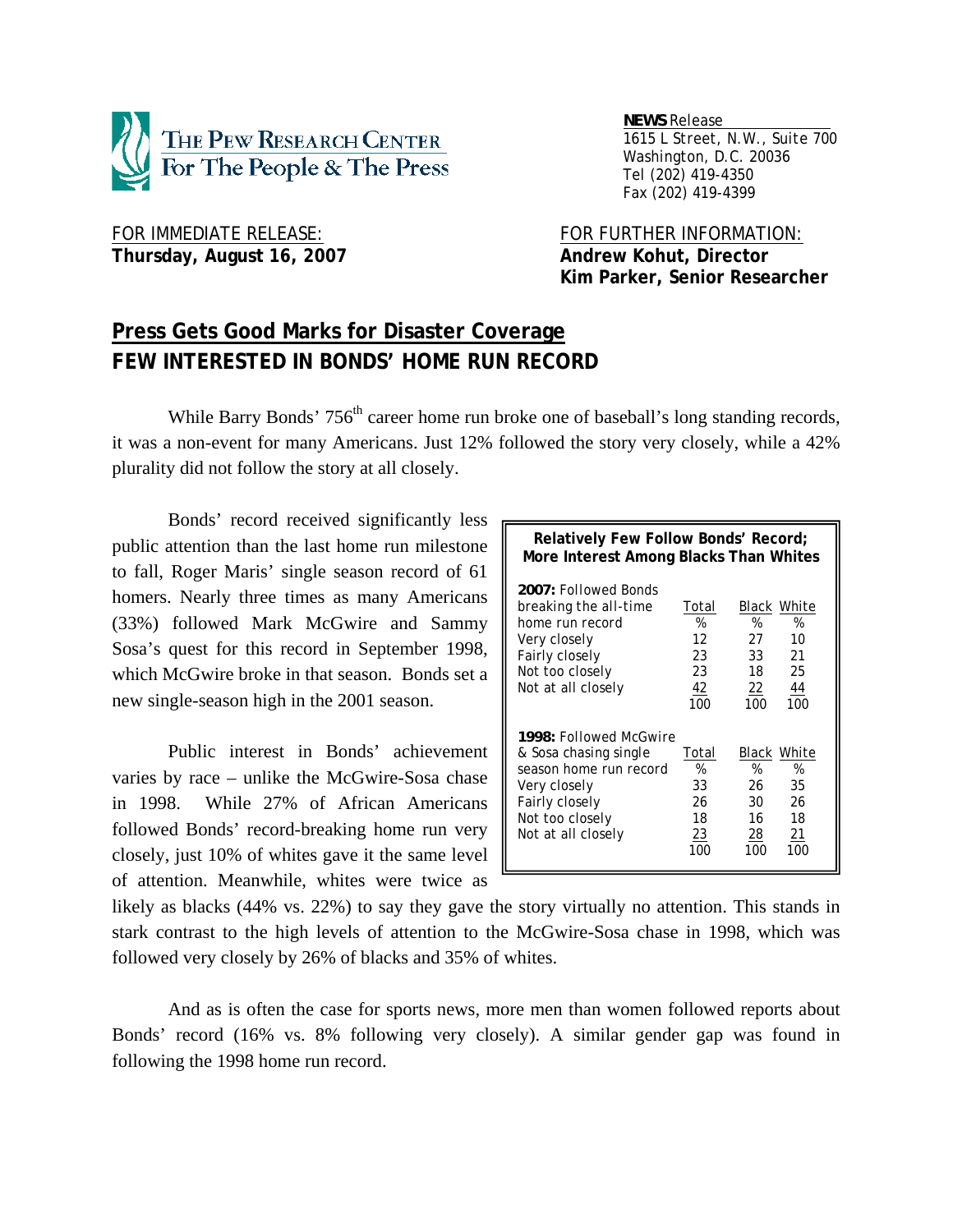## **Utah Miners Top News Interest**

 The collapse of Utah's Crandall Canyon Mine that trapped six mine workers and led to a major rescue effort topped the public's news interest last week. Overall, nearly three-in-ten Americans (28%) said it was the story they followed more closely than any other. The coal mining accident shared the public's attention for the most closely followed story of the week with the war in Iraq (16% most closely) and the 2008 presidential campaign (11%). U.S. economic conditions (9%), hot weather (8%), and the Barry Bonds



record (7%) each was cited by fewer than one-in-ten Americans.

 Reports on the Utah coal mine did not dominate the public's news interests to the same degree as the Minneapolis bridge disaster from the week before. Public interest in both stories was quite high – 36% reported following the mining disaster very closely, compared with 41% who followed the bridge collapse very closely the previous week. But while nearly half of the public (48%) cited the bridge collapse as their *top* story the week after it occurred, just 28% listed the mine collapse as their top story this past week.

 This may reflect the fact that news organizations devoted less coverage to the mine collapse than to the bridge disaster. While the bridge collapse took up 25% of the newshole in the first week of August, and as much as 41% in the days immediately following the collapse, the Utah mine collapse consumed 13% of the newshole this past week, according to figures from the Project for Excellence in Journalism. Reports about the 2008 campaign topped the news agenda this week.

 The Utah mine also attracted less interest than a similar coal mining accident in West Virginia that killed 12 workers in January 2006. Close to half of the public (47%) followed the West Virginia coal miners very closely, compared with 36% who very closely followed last week's coverage in Utah.

## **Steady Interest in Campaign '08 and Iraq War**

 According to the Project for Excellence in Journalism's *News Coverage Index,* press coverage of the presidential campaign reached its high for the year during the week of Aug. 5-10,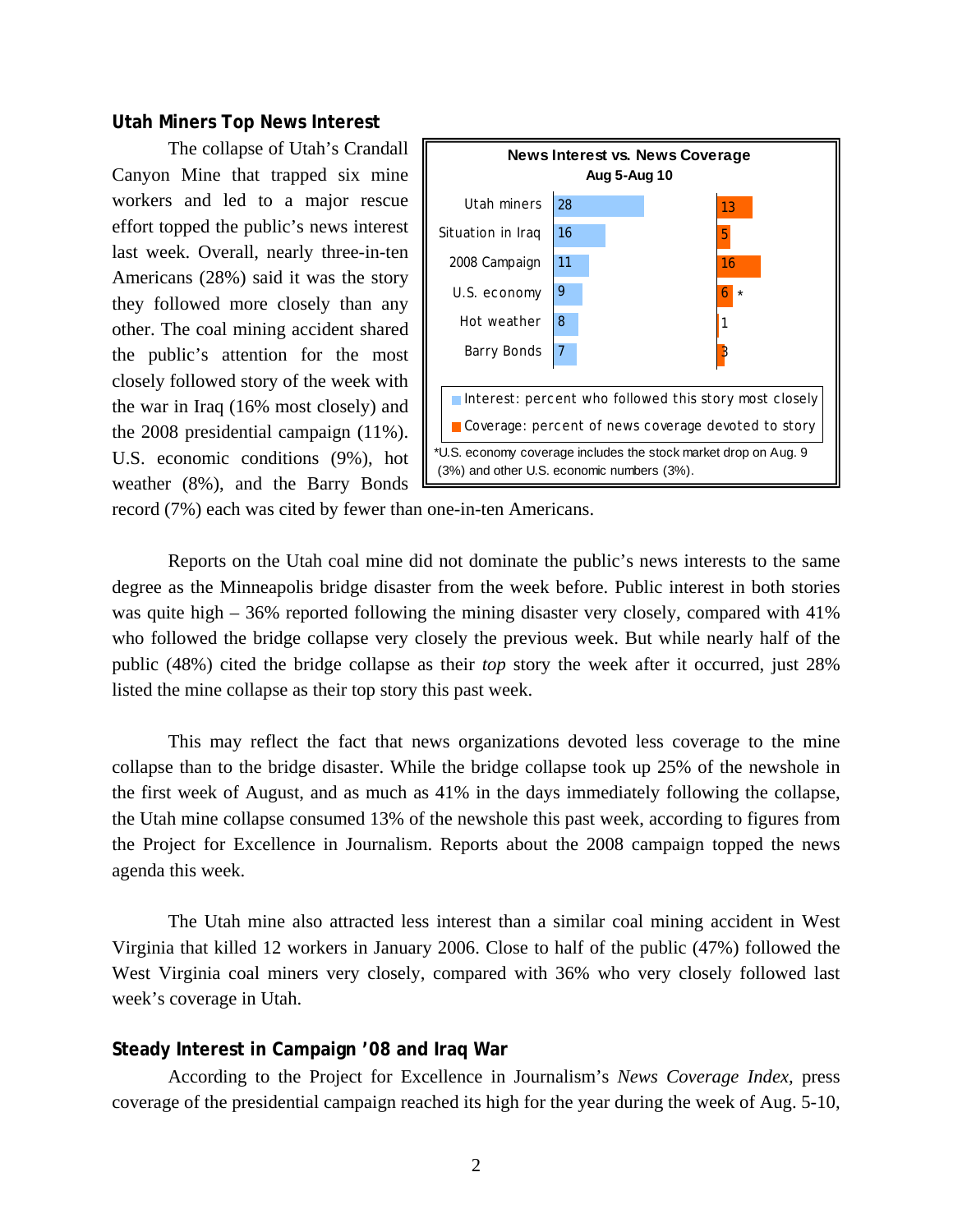accounting for 16% of the newshole. Significant portions of the campaign stories were devoted to three presidential debates – one Republican and two Democrat – and the run-up to the Republican Iowa straw poll. Despite the flurry of campaign coverage, interest in the 2008 presidential race increased only slightly from the previous week, up four percentage points from 19% to 23% following campaign news very closely.

 And while the war in Iraq received less coverage last week than is often the case (5% of the newshole), fully 36% of Americans reported following Iraq news very closely, up from 29% in the previous week.

 As often happens with stories about the weather, many Americans paid close attention to news about the nation's heat wave last week. One-third of the public (33%) followed news about hot weather and its impact on the country very closely, comparable to the proportion who followed the cold winter weather very closely in early February (36%).



## **Few Criticize Press Coverage of Recent Disasters**

 The public has given notably favorable grades to the press for how it has covered both recent disasters that have topped the news – the collapse of the bridge in Minnesota and the collapse of the coal mine in Utah. When asked whether the press is giving too much, too little or the right amount of coverage to these stories, clear majorities in both cases (64% for the bridge coverage, 63% for the mine coverage) say the volume of coverage was appropriate. Relatively

few (23% and 16%, respectively) criticized the press for going overboard in either instance.

 This stands in stark contrast to how Americans judged coverage of the Virginia Tech shootings in April of this year, when half said the press gave too much coverage to the story, and just 40% said the right amount. While each

| Coverage of Utah Mine and Minnesota Bridge<br>Seen as Appropriate |     |             |        |            |        |  |
|-------------------------------------------------------------------|-----|-------------|--------|------------|--------|--|
| --Press coverage--                                                |     |             |        |            |        |  |
|                                                                   | Too | Right       | Too    |            | week's |  |
|                                                                   |     | much amount | little | <u>DК</u>  | news   |  |
|                                                                   | %   | %           | %      | %          |        |  |
| VA Tech shootings {4-07}                                          | 50  | 40          | 6      | $4 = 100$  | 51%    |  |
| Don Imus remarks {4-07}                                           | 57  | 29          | 6      | $8 = 100$  | 26%    |  |
| MN Bridge $\{8-07\}$                                              | 23  | 64          | 8      | $5 = 100$  | 25%    |  |
| UK car bombs $\{7-07\}$                                           | 19  | 57          | 17     | $7 = 100$  | 14%    |  |
| Utah Miners {8-07}                                                | 16  | 63          | 14     | $7 = 100$  | 13%    |  |
| TB traveler {6-07}                                                | 26  | 50          | 14     | $10=100$   | 12%    |  |
| Campaign 2008 {6-07}                                              | 33  | 47          | 12     | $8 = 100$  | 9%     |  |
| Iraq war $\{6-07\}$                                               | 23  | 47          | 23     | $7 = 100$  | 7%     |  |
| NY pipe explosion $\{7-07\}$                                      | 15  | 58          | 16     | $11 = 100$ | .3%    |  |
| Violence in Darfur {6-07}                                         | 10  | 27          | 49     | $14 = 100$ | 2%     |  |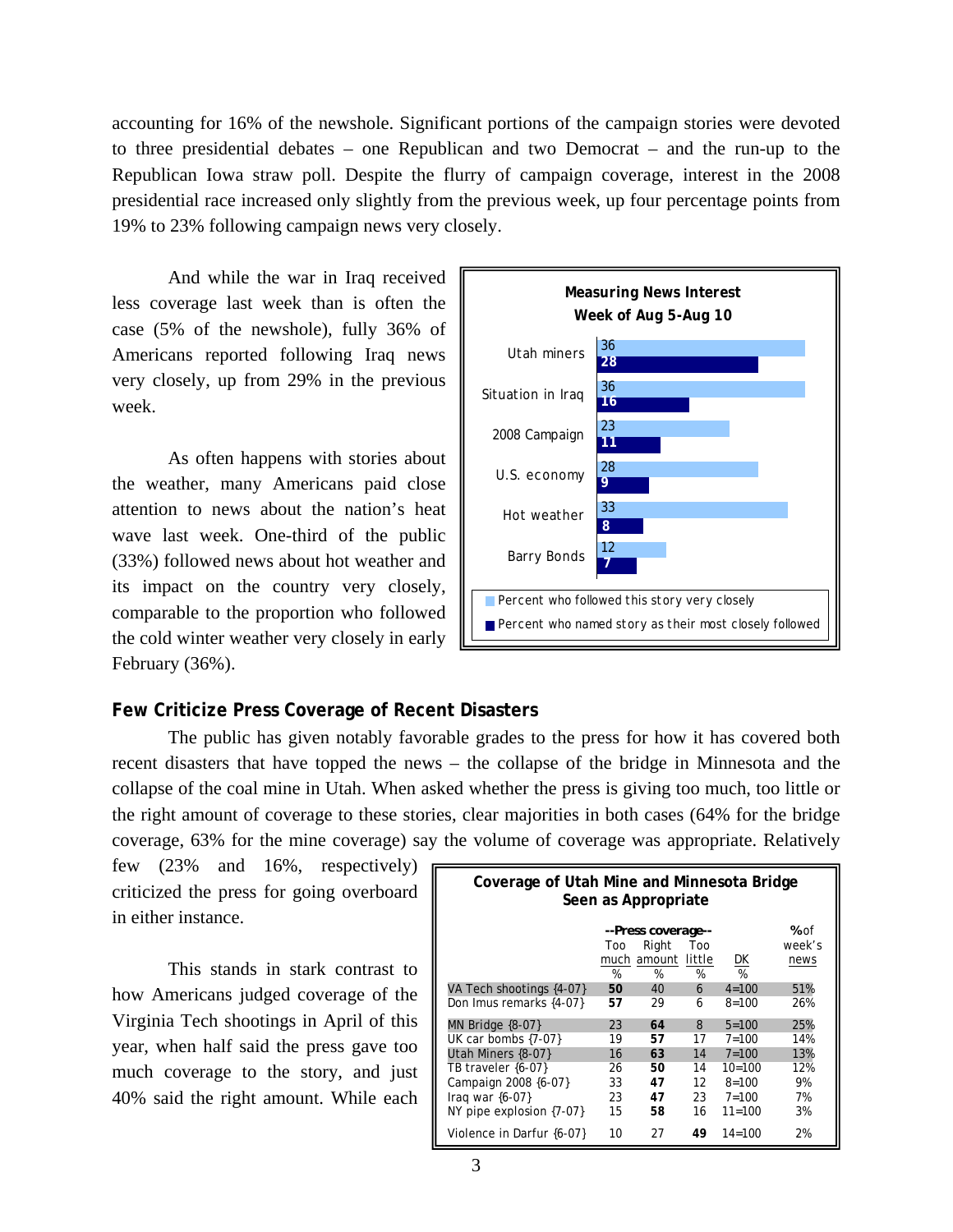story is unique, the public's assessment in that instance also reflected the fact that 51% of the newshole was devoted to the Virginia Tech shootings in the week after the tragedy – a far higher concentration than either the Minnesota bridge collapse or the coal mine collapse received.

## **Names in the News**

 When asked to name the person they have heard the most about in the news lately, about a third of Americans (32%) cite President Bush. Bush's overall visibility is on par with previous measures throughout the year. As the 2008 presidential campaign heats up, the percentage of Americans naming one of the candidates as the person they have heard the most about is rising. Collectively, four of the leading candidates were named as the most visible person in the news by 14% of Americans (Hillary Clinton by 8%; Barack Obama by 4%; and Mitt Romney and Rudy Giuliani by 1% each). The substantially greater visibility of Hillary Clinton and Barack Obama is consistent with a different version of this question that asks respondents which *candidate* they have heard the most about in the news; by this measure, Clinton and Obama eclipse the field in terms of overall visibility (See July 26, 2007: Hillary Clinton Most Visible Presidential Candidate).

| <b>Most Visible News Figures</b>           |                |  |  |  |  |
|--------------------------------------------|----------------|--|--|--|--|
| Heard the most about<br>in the news lately | %              |  |  |  |  |
| George W. Bush                             | 32             |  |  |  |  |
| <b>Hillary Clinton</b>                     | 8              |  |  |  |  |
| Lindsay Lohan                              | 5              |  |  |  |  |
| Paris Hilton                               | 5              |  |  |  |  |
| Barry Bonds                                | 4              |  |  |  |  |
| Barack Obama                               | 4              |  |  |  |  |
| <b>Britney Spears</b>                      | 3              |  |  |  |  |
| Trapped Utah mines                         | 3              |  |  |  |  |
| Karl Rove                                  | $\overline{2}$ |  |  |  |  |
| Merv Griffin                               | $\overline{2}$ |  |  |  |  |
| Michael Vick                               | $\overline{2}$ |  |  |  |  |
| Mitt Romney                                | 1              |  |  |  |  |
| Tiger Woods                                | 1              |  |  |  |  |
| Rudy Giuliani                              | 1              |  |  |  |  |
| Other                                      | 15             |  |  |  |  |
| No answer                                  | 13             |  |  |  |  |

 Hollywood celebrities continue to populate the list of most visible news figures – 5% say they have heard more about actress Lindsay Lohan than anybody else recently, another 5% name Paris Hilton, while 3% name Britney Spears. Together, these three celebrities (13%) are mentioned about as often as the four leading presidential candidates (14%). Sports stars Barry Bonds (4%), Michael Vick (2%) and Tiger Woods (1%) also were mentioned.

 Overall, just 2% cite departing presidential political adviser Karl Rove as the person they have heard most about. But in polling conducted Aug. 13, after Rove said he would step down, 8% cited Rove as the person they have heard most about in the news.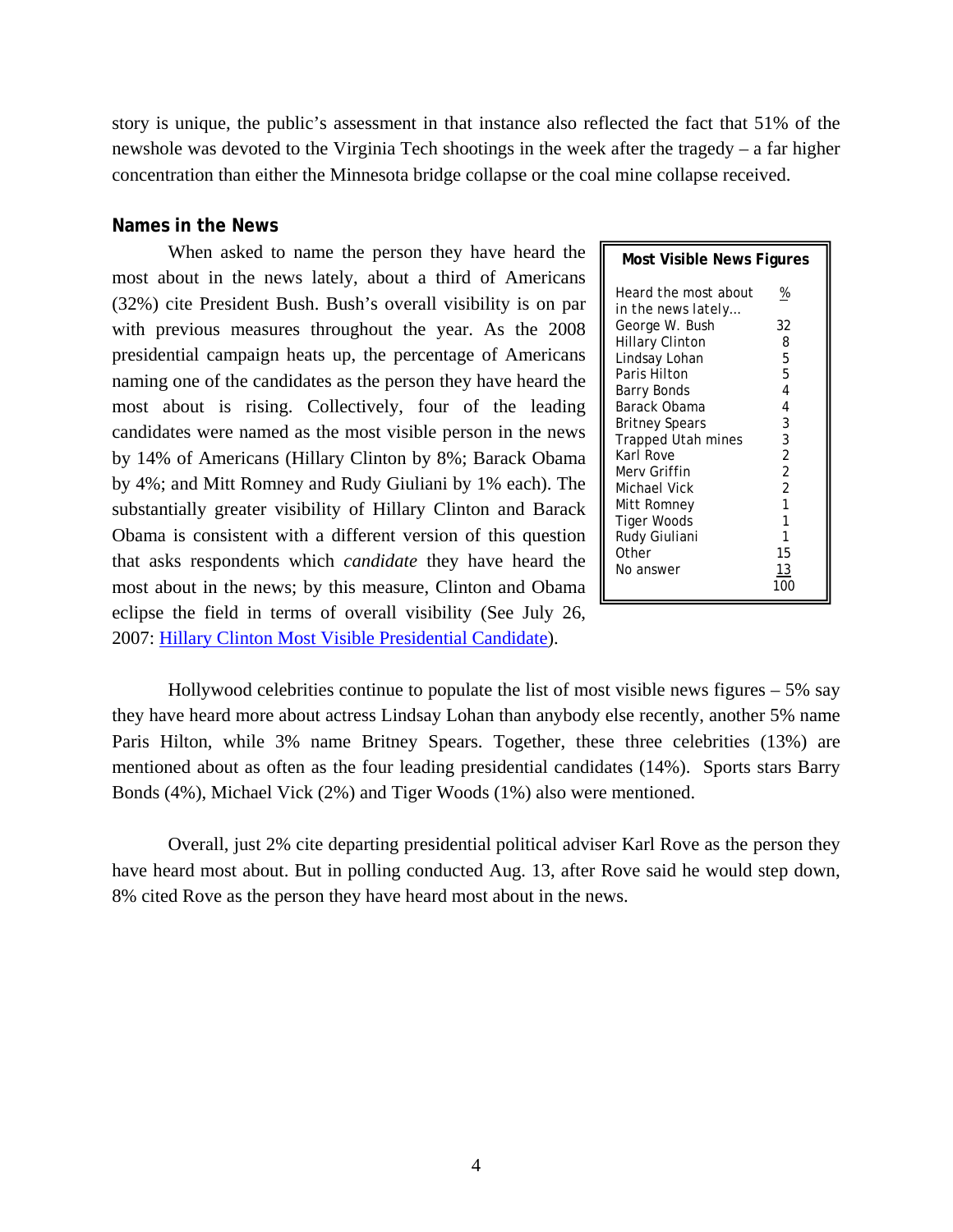## **About the News Interest Index**

The *News Interest Index* is a weekly survey conducted by the Pew Research Center for the People & the Press aimed at gauging the public's interest in and reaction to major news events.

This project has been undertaken in conjunction with the Project for Excellence in Journalism's *News Coverage Index*, an ongoing content analysis of the news. The News Coverage Index catalogues the news from top news organizations across five major sectors of the media: newspapers, network television, cable television, radio and the internet. Each week (from Sunday through Friday) PEJ will compile this data to identify the top stories for the week. The News Interest Index survey will collect data from Friday through Monday to gauge public interest in the most covered stories of the week.

Results for the weekly surveys are based on telephone interviews among a nationwide sample of approximately 1,000 adults, 18 years of age or older, conducted under the direction of ORC (Opinion Research Corporation). For results based on the total sample, one can say with 95% confidence that the error attributable to sampling is plus or minus 3.5 percentage points.

In addition to sampling error, one should bear in mind that question wording and practical difficulties in conducting surveys can introduce error or bias into the findings of opinion polls, and that results based on subgroups will have larger margins of error.

For more information about the Project for Excellence in Journalism's News Coverage Index, go to www.journalism.org.

## **About the Pew Research Center for the People & the Press**

The Pew Research Center for the People & the Press is an independent opinion research group that studies attitudes toward the press, politics and public policy issues. We are sponsored by The Pew Charitable Trusts and are one of six projects that make up the Pew Research Center, a nonpartisan "fact tank" that provides information on the issues, attitudes and trends shaping America and the world.

The Center's purpose is to serve as a forum for ideas on the media and public policy through public opinion research. In this role it serves as an important information resource for political leaders, journalists, scholars, and public interest organizations. All of our current survey results are made available free of charge.

All of the Center's research and reports are collaborative products based on the input and analysis of the entire Center staff consisting of:

 Andrew Kohut, Director Scott Keeter, Director of Survey Research Carroll Doherty and Michael Dimock, Associate Directors Carolyn Funk, Richard Wike and Kim Parker, Senior Researchers Nilanthi Samaranayake, Survey and Data Manager April Clark, Juliana Menasce Horowitz, Robert Suls, Shawn Neidorf, Research Associates James Albrittain, Executive Assistant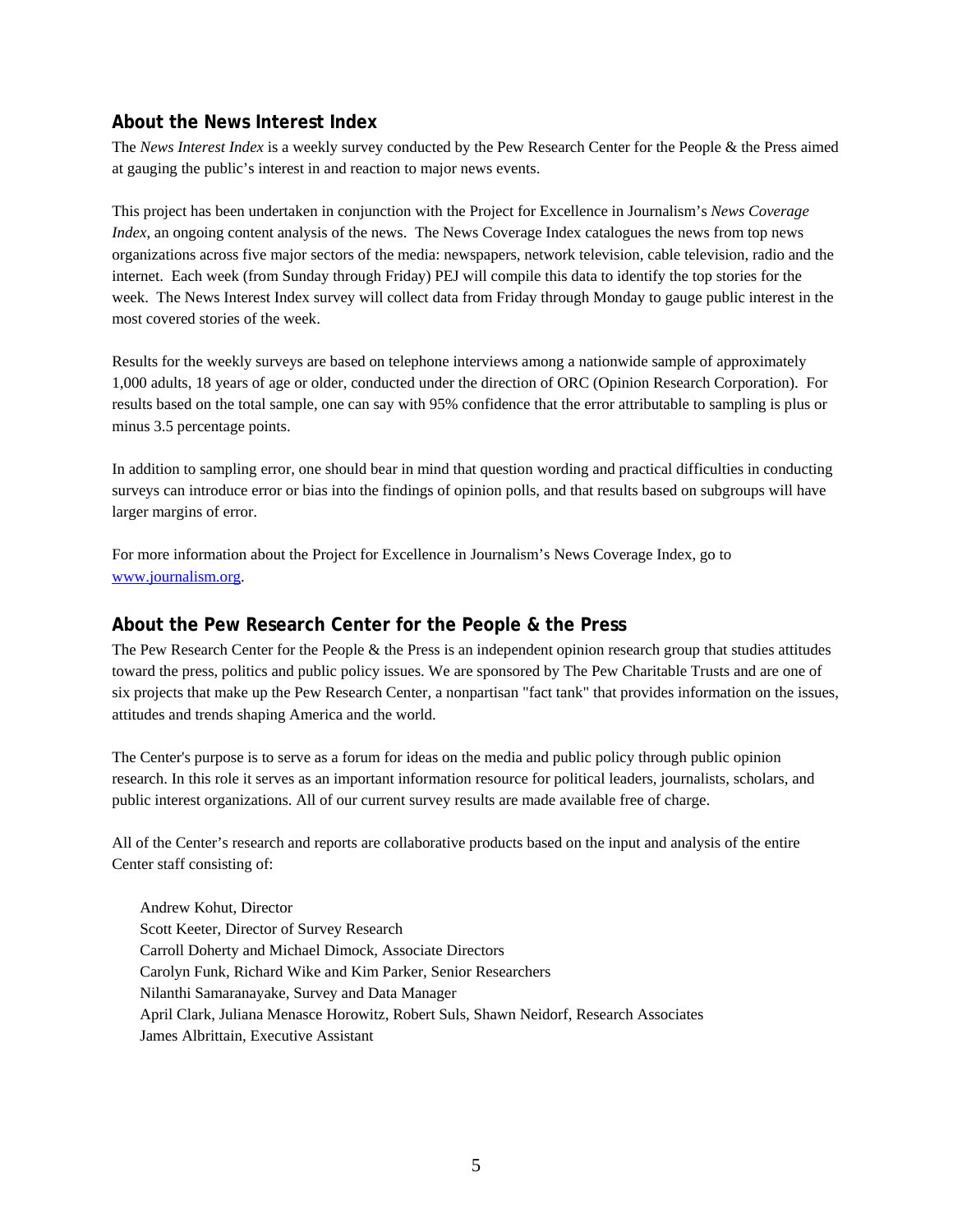#### **PEW RESEARCH CENTER FOR THE PEOPLE & THE PRESS AUGUST 10-13, 2007 NEWS INTEREST INDEX OMNIBUS SURVEY FINAL TOPLINE N=1020**

Q.1 Can you tell me the name of the person you've heard the most about in the news lately? **[PROBE IF NECESSARY:** Just the name that comes to mind FIRST when you think about who's been in the news lately] **[OPEN-END, RECORD FIRST MENTION ONLY]** 

|                |                            | June 29-       | May 18-21, | March 30-      | Feb. 16-19,  |
|----------------|----------------------------|----------------|------------|----------------|--------------|
|                |                            | July 2, 2007   | 2007       | April 2, 2007  | 2007         |
| 32             | George W. Bush             | 29             | 39         | 36             | 28           |
| 8              | <b>Hillary Clinton</b>     | $\overline{4}$ | 3          | 3              | 3            |
| 5              | Lindsay Lohan              |                |            |                |              |
| 4              | Paris Hilton               | 26             | 7          |                |              |
| 4              | <b>Barry Bonds</b>         |                |            |                |              |
| 4              | <b>Barack Obama</b>        | 3              | 3          | $\overline{2}$ | 3            |
| 3              | <b>Britney Spears</b>      |                | 1          | 2              | $\mathbf{1}$ |
| 3              | <b>Trapped Utah miners</b> |                |            |                |              |
| $\mathfrak{2}$ | <b>Karl Rove</b>           |                |            |                |              |
| 2              | Merv Griffin               |                |            |                |              |
| $\overline{2}$ | Michael Vick               |                |            |                |              |
| 1              | Mitt Romney                |                | 1          |                |              |
| 1              | <b>Tiger Woods</b>         |                |            |                |              |
| 1              | Rudy Giuliani              |                |            | 1              |              |
| 15             | Other                      |                |            |                |              |
| 13             | Don't know/Refused         |                |            |                |              |
| 100            |                            |                |            |                |              |

Q.2 As I read a list of some stories covered by news organizations this past week, tell me if you happened to follow each news story very closely, fairly closely, not too closely, or not at all closely. First, **[INSERT ITEM; RANDOMIZE ITEMS] [IF NECESSARY** "Did you follow **[ITEM]** very closely, fairly closely, not too closely or not at all closely?"**]**

|    |                                                | Very    | Fairly  | Not too | Not at all | DK/       |
|----|------------------------------------------------|---------|---------|---------|------------|-----------|
|    |                                                | Closely | Closely | Closely | Closely    | Refused   |
| a. | News about the current situation and events in |         |         |         |            |           |
|    | Iraq                                           | 36      | 37      | 14      | 13         | $* = 100$ |
|    | <b>August 3-6, 2007</b>                        | 29      | 40      | 19      | 12         | $* = 100$ |
|    | July 27-30, 2007                               | 28      | 36      | 19      | 16         | $1 = 100$ |
|    | July 20-23, 2007                               | 28      | 34      | 21      | 16         | $1 = 100$ |
|    | July 13-16, 2007                               | 25      | 41      | 17      | 16         | $1 = 100$ |
|    | July 6-9, 2007                                 | 36      | 34      | 18      | 12         | $* = 100$ |
|    | June 29-July 2, 2007                           | 32      | 35      | 19      | 13         | $1 = 100$ |
|    | June 22-25, 2007                               | 30      | 36      | 18      | 15         | $1 = 100$ |
|    | June 15-18, 2007                               | 30      | 37      | 20      | 13         | $* = 100$ |
|    | June 8-11, 2007                                | 32      | 38      | 15      | 14         | $1=100$   |
|    | June 1-4, 2007                                 | 30      | 36      | 20      | 13         | $1 = 100$ |
|    | May 24-27, 2007                                | 33      | 36      | 18      | 12         | $1=100$   |
|    | May 18-21, 2007                                | 36      | 34      | 15      | 14         | $1 = 100$ |
|    | May 11-14, 2007                                | 30      | 34      | 18      | 17         | $1=100$   |
|    | May 4-7, 2007                                  | 38      | 37      | 15      | 10         | $* = 100$ |
|    | April 27-30, 2007                              | 27      | 35      | 21      | 16         | $1 = 100$ |
|    | April 20-23, 2007                              | 28      | 35      | 22      | 15         | $* = 100$ |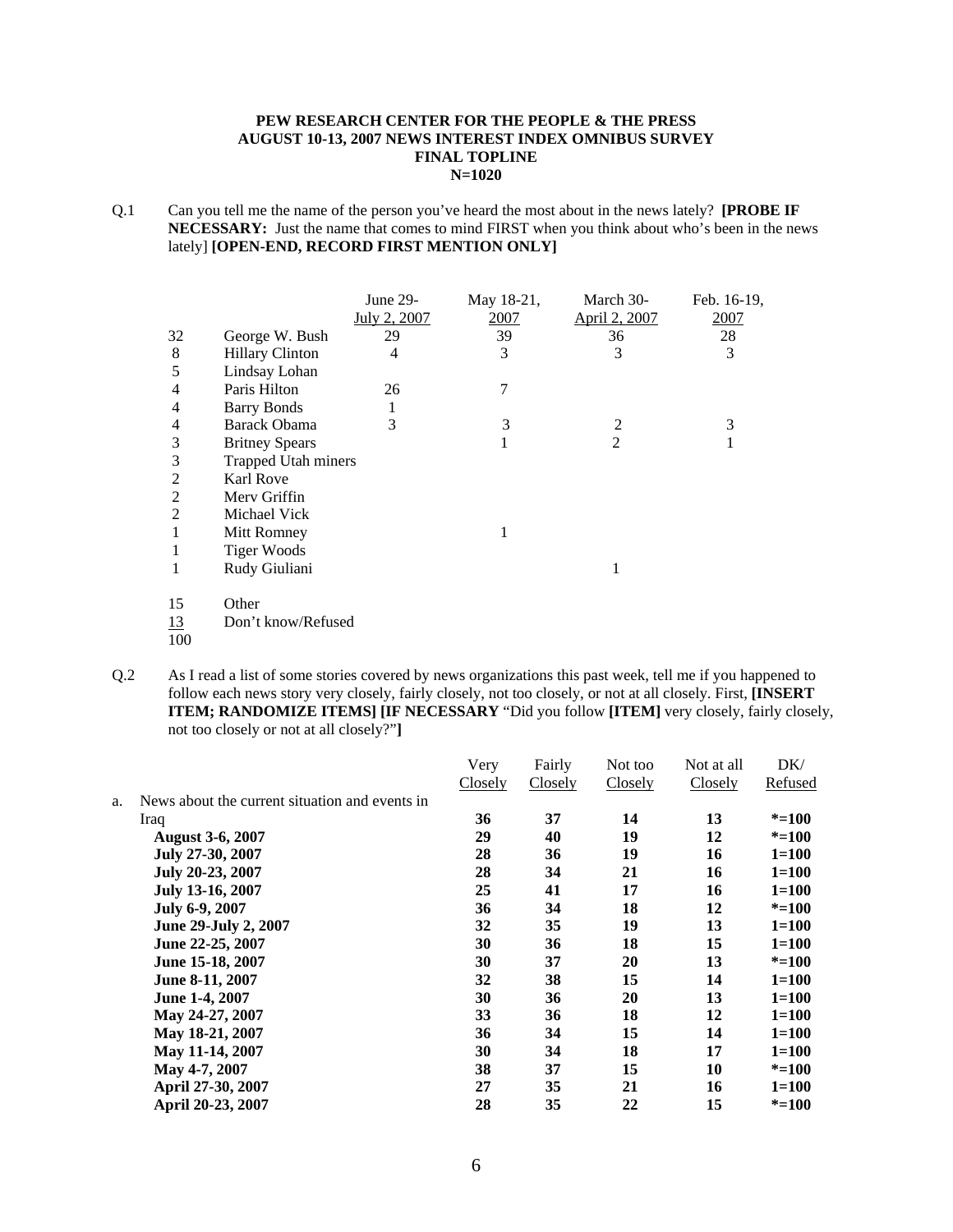|                                                  | Very          | Fairly        | Not too        | Not at all       | DK/                    |
|--------------------------------------------------|---------------|---------------|----------------|------------------|------------------------|
|                                                  | Closely<br>34 | Closely<br>33 | Closely<br>20  | <b>Closely</b>   | Refused                |
| April 12-16, 2007                                | 33            | 39            | 16             | 13<br>11         | $* = 100$              |
| April 5-9, 2007<br><b>March 30-April 2, 2007</b> | 34            | 37            | 16             | 13               | $1 = 100$<br>$* = 100$ |
| March 23-26, 2007 <sup>1</sup>                   | 31            | 38            | 18             | 12               |                        |
|                                                  | 34            | 34            |                |                  | $1 = 100$              |
| March 16-19, 2007                                | 34            | 37            | 17             | 15<br>13         | $* = 100$              |
| March 9-12, 2007                                 |               |               | 16             | $\boldsymbol{9}$ | $* = 100$              |
| March 2-5, 2007                                  | 37            | 37            | 16             |                  | $1 = 100$              |
| <b>February 23-26, 2007</b>                      | 36            | 36            | 15             | 13               | $* = 100$              |
| <b>February 16-19, 2007</b>                      | 30            | 36            | 19             | 14               | $1 = 100$              |
| <b>February 9-12, 2007</b>                       | 37            | 34            | 18             | 11               | $* = 100$              |
| <b>February 2-5, 2007</b>                        | 38            | 38            | 17             | 7                | $* = 100$              |
| <b>January 26-29, 2007</b>                       | 36            | 38            | 15             | 11               | $* = 100$              |
| <b>January 19-22, 2007</b>                       | 37            | 34            | 18             | 10               | $1 = 100$              |
| <b>January 12-15, 2007</b>                       | 38            | 36            | 17             | ${\bf 8}$        | $1 = 100$              |
| January, 2007                                    | 46            | 40            | $\,8\,$        | 5                | $1 = 100$              |
| <b>January 5-8, 2007</b>                         | 40            | 32            | 16             | 12               | $0=100$                |
| December, 2006                                   | 42            | 39            | 12             | $\boldsymbol{7}$ | $* = 100$              |
| November 30-December 3, 2006                     | 40            | 36            | 13             | 11               | $* = 100$              |
| Mid-November, 2006                               | 44            | 38            | 12             | $\sqrt{6}$       | $* = 100$              |
| September, 2006                                  | 33            | 43            | 14             | $\,8\,$          | $2=100$                |
| August, 2006                                     | 41            | 39            | 12             | $\boldsymbol{7}$ | $1 = 100$              |
| June, 2006                                       | 37            | 43            | 13             | $\sqrt{6}$       | $1 = 100$              |
| May, 2006                                        | 42            | 35            | 15             | $\boldsymbol{7}$ | $1 = 100$              |
| April, 2006                                      | 43            | 36            | 13             | $\boldsymbol{7}$ | $1 = 100$              |
| March, 2006                                      | 43            | 38            | 12             | $\sqrt{6}$       | $1 = 100$              |
| February, 2006                                   | 39            | 42            | 12             | $\sqrt{6}$       | $1 = 100$              |
| January, 2006                                    | 40            | 40            | 12             | $\boldsymbol{7}$ | $1 = 100$              |
| December, 2005                                   | 45            | 38            | 11             | 5                | $1 = 100$              |
| Early November, 2005                             | 41            | 40            | 13             | 6                | $* = 100$              |
| Early October, 2005                              | 43            | 36            | 15             | 6                | $* = 100$              |
| Early September, 2005                            | 32            | 40            | 20             | $\boldsymbol{7}$ | $1 = 100$              |
| July, 2005                                       | 43            | 37            | 13             | 6                | $1 = 100$              |
| Mid-May, 2005                                    | 42            | 42            | 11             | $\sqrt{5}$       | $* = 100$              |
| Mid-March, 2005                                  | 40            | 39            | 14             | 5                | $2=100$                |
| February, 2005                                   | 38            | 45            | 13             | $\overline{4}$   | $* = 100$              |
| January, 2005                                    | 48            | 37            | 11             | $\overline{4}$   | $* = 100$              |
| December, 2004                                   | 34            | 44            | 15             | 6                | $1 = 100$              |
| Mid-October, 2004                                | 42            | 38            | 11             | $\,8\,$          | $1 = 100$              |
| Early September, 2004                            | 47            | 37            | 9              | $\epsilon$       | $1 = 100$              |
| August, 2004                                     | 39            | 42            | 12             | 6                | $1 = 100$              |
| July, 2004                                       | 43            | 40            | 11             | 6                | $* = 100$              |
| June, 2004                                       | 39            | 42            | 12             | $\sqrt{6}$       | $1 = 100$              |
| April, 2004                                      | 54            | 33            | $\,8\,$        | $\sqrt{5}$       | $* = 100$              |
| Mid-March, 2004                                  | 47            | 36            | 12             | $\overline{4}$   | $1 = 100$              |
| Early February, 2004                             | 47            | 38            | 10             | $\overline{4}$   | $1 = 100$              |
| Mid-January, 2004                                | 48            | 39            | 9              | 4                | $* = 100$              |
| December, 2003                                   | 44            | 38            | 11             | 6                | $1 = 100$              |
| November, 2003                                   | 52            | 33            | $\overline{9}$ | $\sqrt{5}$       | $1 = 100$              |
| September, 2003                                  | 50            | 33            | 10             | $\sqrt{6}$       | $1 = 100$              |
| Mid-August, 2003                                 | 45            | 39            | 10             | $\sqrt{5}$       | $1 = 100$              |
| Early July, 2003                                 | 37            | 41            | 13             | $\,$ 8 $\,$      | $1 = 100$              |

 $\frac{1}{1}$ 

From May, 2003 to March 23-26, 2007, the story was listed as "News about the current situation in Iraq."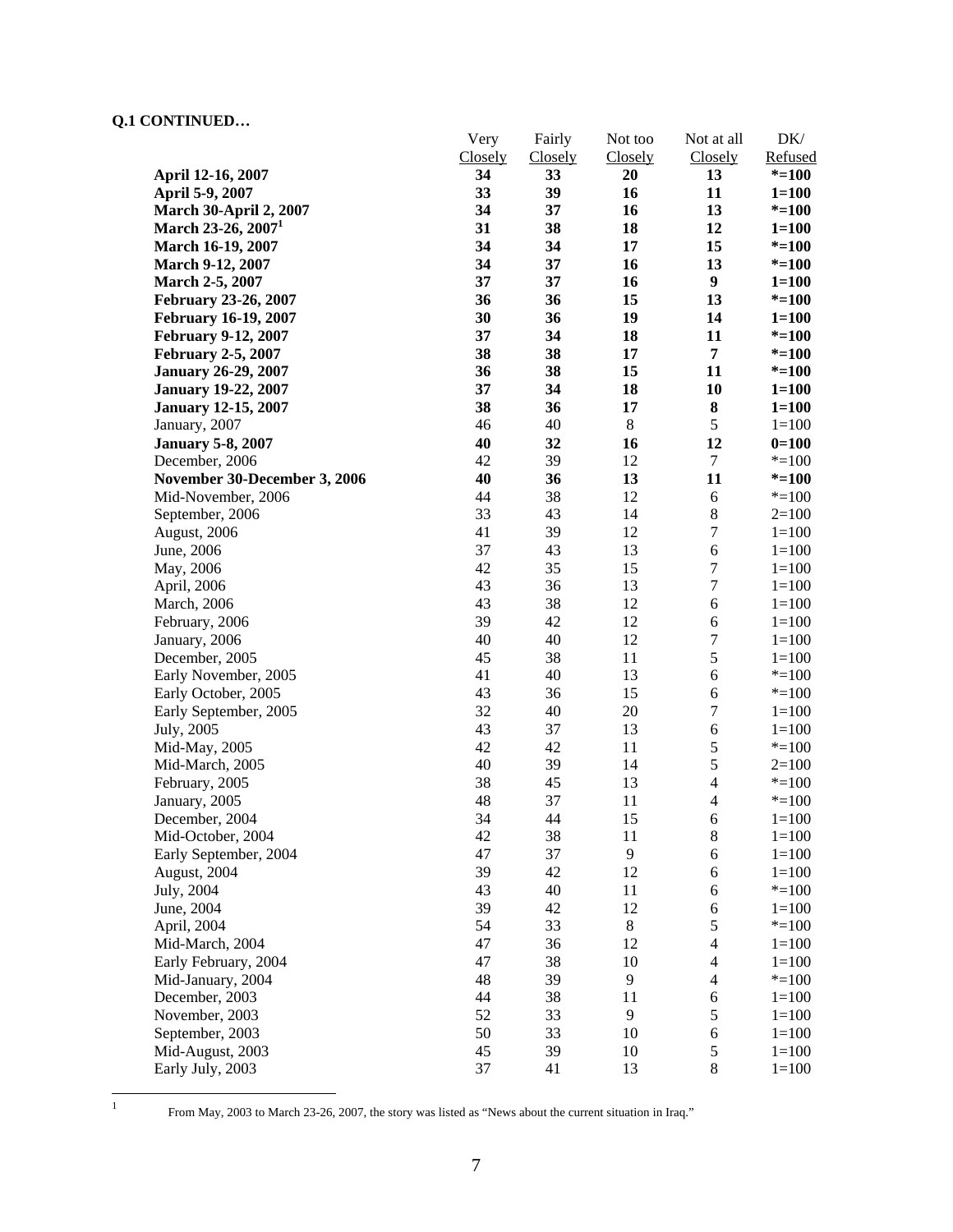|    |                                                                  | Very    | Fairly  | Not too          | Not at all       | DK/       |
|----|------------------------------------------------------------------|---------|---------|------------------|------------------|-----------|
|    |                                                                  | Closely | Closely | Closely          | Closely          | Refused   |
|    | June, 2003                                                       | 46      | 35      | 13               | 6                | $* = 100$ |
|    | May, 2003                                                        | 63      | 29      | 6                | $\overline{2}$   | $* = 100$ |
|    | April 11-16, 2003 <sup>2</sup>                                   | 47      | 40      | 10               | $\sqrt{2}$       | $1 = 100$ |
|    | April 2-7, 2003                                                  | 54      | 34      | 9                | $\overline{2}$   | $1 = 100$ |
|    | March 20-24, 2003                                                | 57      | 33      | $\boldsymbol{7}$ | $\overline{2}$   | $1 = 100$ |
|    | March 13-16, 2003 <sup>3</sup>                                   | 62      | 27      | $\sqrt{6}$       | $\overline{4}$   | $1 = 100$ |
|    | February, 2003                                                   | 62      | 25      | $8\,$            | $\overline{4}$   | $1 = 100$ |
|    | January, 2003                                                    | 55      | 29      | 10               | $\overline{4}$   | $2=100$   |
|    | December, 2002                                                   | 51      | 32      | 10               | $\sqrt{6}$       | $1 = 100$ |
|    | Late October, 2002                                               | 53      | 33      | 8                | $\sqrt{5}$       | $1 = 100$ |
|    | Early October, 2002                                              | 60      | 28      | 6                | $\sqrt{5}$       | $1 = 100$ |
|    | Early September, 2002 <sup>4</sup>                               | 48      | 29      | 15               | 6                | $2=100$   |
| b. | The six trapped Utah coal miners<br><b>TREND FOR COMPARISON:</b> | 36      | 35      | 14               | 15               | $* = 100$ |
|    | August 3-6, 2007: The bridge that collapsed                      |         |         |                  |                  |           |
|    | in Minneapolis, Minnesota                                        | 41      | 39      | 14               | 6                | $* = 100$ |
|    | January, 2006: The death of 12 miners in                         |         |         |                  |                  |           |
|    | a West Virginia coal mine                                        | 47      | 33      | 11               | $\,8\,$          | $1 = 100$ |
|    | November, 2001: Crash of an American                             |         |         |                  |                  |           |
|    | Airlines plane near JFK Airport in New York                      | 48      | 34      | 13               | $\overline{4}$   | $1 = 100$ |
|    | February, 2000: Crash of an Alaskan                              |         |         |                  |                  |           |
|    | Airlines jet near Los Angeles                                    | 35      | 40      | 17               | 8                | $* = 100$ |
|    | June, 1999: Crash of an American Airlines                        |         |         |                  |                  |           |
|    | flight in Arkansas                                               | 19      | 38      | 25               | 17               | $1 = 100$ |
|    | March, 1999: The derailment of an                                |         |         |                  |                  |           |
|    | Amtrak train in Illinois                                         | 31      | 39      | 19               | 11               | $* = 100$ |
|    | February 1996: Recent train crashes in                           |         |         |                  |                  |           |
|    | Maryland, Colorado and New Jersey                                | 24      | 40      | 24               | 11               | $1 = 100$ |
|    | September, 1993: Amtrak train wreck in                           |         |         |                  |                  |           |
|    | Alabama                                                          | 40      | 37      | 15               | $\tau$           | $1 = 100$ |
| c. | Reports about the condition of the U.S.                          |         |         |                  |                  |           |
|    | economy                                                          | 28      | 36      | 18               | 18               | $* = 100$ |
|    | Mid-November, 2006                                               | 31      | 40      | 17               | 11               | $1 = 100$ |
|    | December, 2005                                                   | 35      | 35      | 18               | 11               | $1 = 100$ |
|    | Early November, 2005                                             | 35      | 39      | 17               | 9                | $* = 100$ |
|    | Mid-May, 2005                                                    | 30      | 39      | 19               | 11               | $1 = 100$ |
|    | January, 2005                                                    | 35      | 41      | 17               | $\tau$           | $* = 100$ |
|    | Mid-October, 2004                                                | 30      | 43      | 16               | 10               | $1 = 100$ |
|    | Early September, 2004                                            | 39      | 34      | 15               | 11               | $1 = 100$ |
|    | Mid-January, 2004                                                | 37      | 41      | 15               | $\boldsymbol{7}$ | $* = 100$ |
|    | December, 2003                                                   | 35      | 38      | 14               | 11               | $2=100$   |
|    | November, 2003                                                   | 40      | 34      | 15               | 10               | $1 = 100$ |
|    | October, 2003                                                    | 32      | 39      | 16               | 12               | $1 = 100$ |
|    | September, 2003                                                  | 39      | 30      | 18               | 12               | $1 = 100$ |
|    | March, 2003                                                      | 40      | 35      | 16               | $\,8\,$          | $1 = 100$ |
|    | February, 2003                                                   | 42      | 33      | 15               | 10               | $* = 100$ |

 $\frac{1}{2}$ From March 20-24, 2003 to April 11-16, 2003, the story was listed as "News about the war in Iraq."

From Early October, 2002, to March 13-16, 2003, the story was listed as "Debate over the possibility that the U.S. will take military action in Iraq."

In Early September, 2002, the story was listed as "Debate over the possibility that the U.S. will invade Iraq."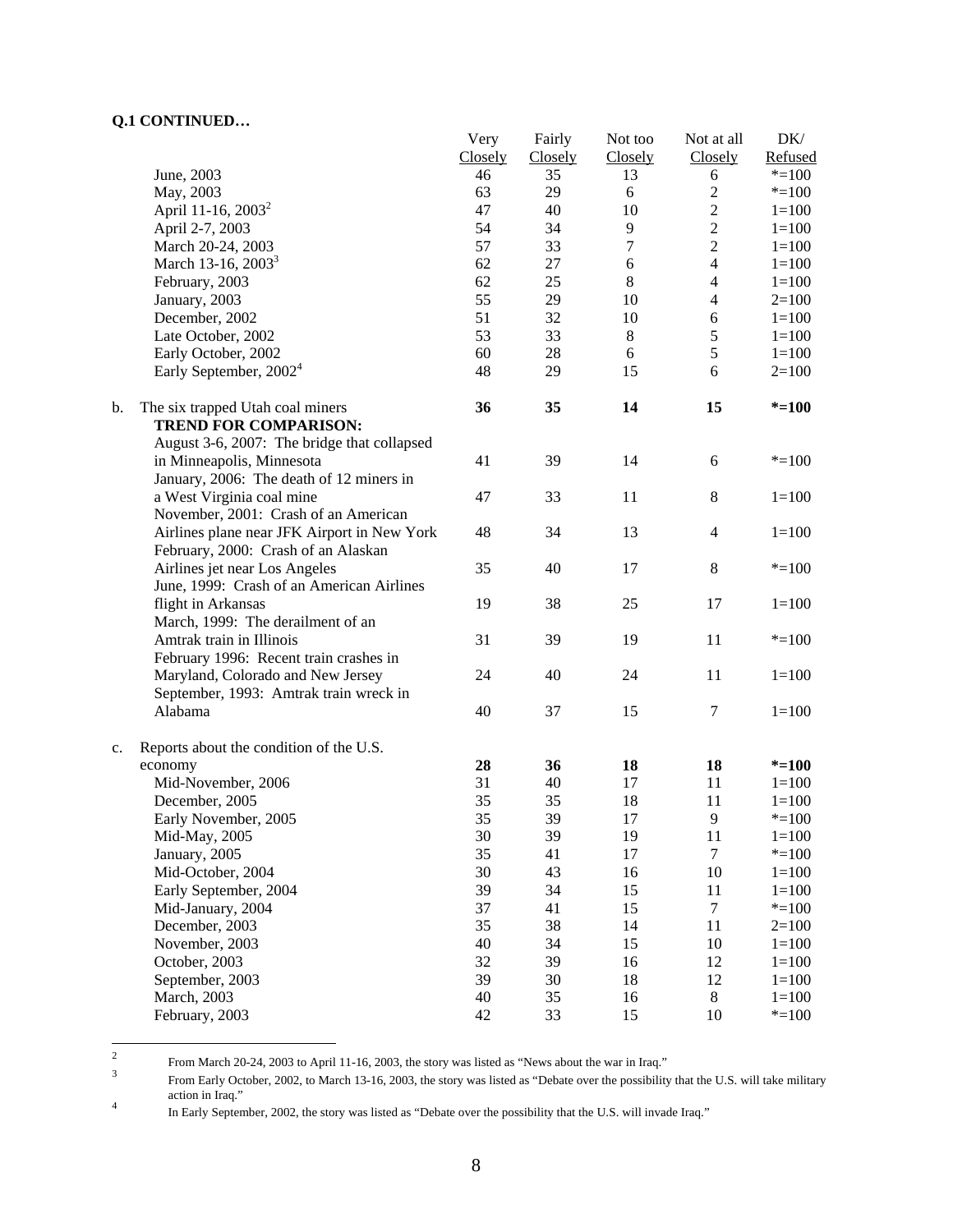|    |                                               | Very    | Fairly  | Not too | Not at all       | DK/       |
|----|-----------------------------------------------|---------|---------|---------|------------------|-----------|
|    |                                               | Closely | Closely | Closely | Closely          | Refused   |
|    | January, 2003                                 | 40      | 35      | 13      | 11               | $1 = 100$ |
|    | December, 2002                                | 38      | 34      | 17      | 10               | $1 = 100$ |
|    | February, 2002                                | 35      | 40      | 15      | $\mathbf{9}$     | $1 = 100$ |
|    | January, 2002                                 | 30      | 44      | 16      | $\overline{9}$   | $1 = 100$ |
|    | December, 2001                                | 37      | 40      | 13      | $\bf 8$          | $2=100$   |
|    | Mid-November, 2001                            | 41      | 36      | 15      | $\boldsymbol{7}$ | $1 = 100$ |
|    | June, 2001                                    | 24      | 41      | 18      | 16               | $1 = 100$ |
|    | May, 2001                                     | 34      | 36      | 15      | 15               | $0=100$   |
|    | April, 2001                                   | 36      | 34      | 16      | 13               | $1 = 100$ |
|    | February, 2001                                | 30      | 39      | 18      | 12               | $1 = 100$ |
|    | January, 2001                                 | 32      | 38      | 17      | 11               | $2=100$   |
|    | June, 1995                                    | 26      | 41      | 22      | 11               | $*=100$   |
|    | March, 1995                                   | 27      | 45      | 19      | 9                | $* = 100$ |
|    | February, 1995                                | 23      | 41      | 22      | 13               | $1 = 100$ |
|    | December, 1994                                | $28\,$  | 43      | 20      | 9                | $* = 100$ |
|    | October, 1994                                 | $27\,$  | 40      | 20      | 12               | $1 = 100$ |
|    | June, 1994                                    | 25      | 42      | 23      | 10               | $* = 100$ |
|    | May, 1994                                     | 33      | 40      | 16      | 10               | $1 = 100$ |
|    | January, 1994                                 | 34      | 39      | 16      | 10               | $1 = 100$ |
|    | Early January, 1994                           | 36      | 44      | 13      | $\tau$           | $* = 100$ |
|    | December, 1993                                | 35      | 41      | 15      | $\,8\,$          | $1 = 100$ |
|    | October, 1993                                 | 33      | 38      | 20      | $\mathbf{9}$     | $* = 100$ |
|    | September, 1993                               | 37      | 40      | 14      | $\,8\,$          | $1 = 100$ |
|    | Early September, 1993                         | 39      | 39      | 14      | $\overline{9}$   | $* = 100$ |
|    | August, 1993                                  | 41      | 36      | 14      | 9                | $* = 100$ |
|    | May, 1993                                     | 37      | 38      | 18      | 6                | $1 = 100$ |
|    | February, 1993                                | 49      | 36      | 10      | $\mathfrak s$    | $* = 100$ |
|    | January, 1993                                 | 42      | 39      | 12      | $\overline{7}$   | $* = 100$ |
|    | September, 1992                               | 43      | 37      | 13      | $\sqrt{6}$       | $1 = 100$ |
|    | May, 1992                                     | 39      | 39      | 15      | 6                | $1 = 100$ |
|    | March, 1992                                   | 47      | 38      | $11\,$  | $\overline{4}$   | $* = 100$ |
|    | February, 1992                                | 47      | 37      | 10      | $\sqrt{6}$       | $* = 100$ |
|    | January, 1992                                 | 44      | 40      | 11      | $\sqrt{5}$       | $* = 100$ |
|    | October, 1991                                 | 36      | 38      | 16      | 9                | $1 = 100$ |
| d. | Barry Bonds breaking the all time homerun     |         |         |         |                  |           |
|    | record                                        | 12      | 23      | 23      | 42               | $* = 100$ |
|    | <b>TREND FOR COMPARISON:</b>                  |         |         |         |                  |           |
|    | March, 2005: Recent reports of steroid use    |         |         |         |                  |           |
|    | by some Major League Baseball players         | 18      | 34      | 24      | 23               | $1 = 100$ |
|    | December, 2004: Recent reports of steroid     |         |         |         |                  |           |
|    | use by some Major League Baseball players     | $22\,$  | 28      | 23      | 27               | $0=100$   |
|    | September, 1998: The attempt by Mark          |         |         |         |                  |           |
|    | McGwire and Sammy Sosa to break Roger         |         |         |         |                  |           |
|    | Maris' home run record                        | 33      | 26      | 18      | 23               | $*100$    |
|    | August, 1998: The attempt by Mark             |         |         |         |                  |           |
|    | McGwire and Sammy Sosa to break Roger         |         |         |         |                  |           |
|    | Maris' home run record                        | 18      | 19      | 18      | 44               | $1 = 100$ |
| e. | The hot weather this summer and its impact on |         |         |         |                  |           |
|    | the country                                   | 33      | 29      | 21      | 17               | $* = 100$ |
|    | February 16-19, 2007 <sup>5</sup>             | 30      | 33      | 18      | 18               | $1 = 100$ |
|    |                                               |         |         |         |                  |           |

5

For February 16-19, 2007 the story was listed as "Cold winter weather and snowstorms in the Northeast and Midwest." For February 9-12, 2007 the story was listed as "Cold winter weather." For January 19-22, 2007 the story was listed as "Snow and ice storms in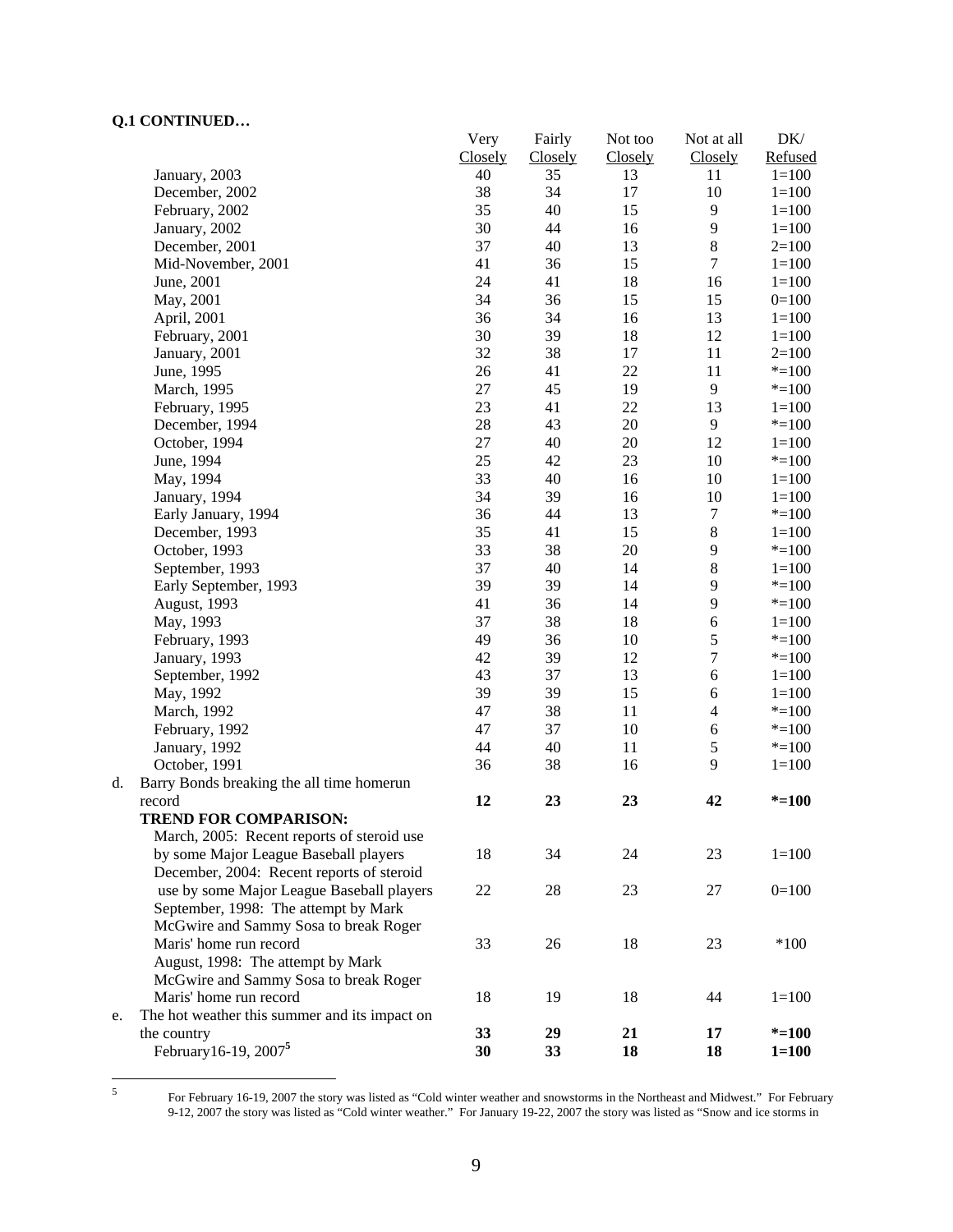|    |                                                 | Very    | Fairly         | Not too | Not at all     | DK/       |
|----|-------------------------------------------------|---------|----------------|---------|----------------|-----------|
|    |                                                 | Closely | <b>Closely</b> | Closely | Closely        | Refused   |
|    | Feb 9-12, 2007                                  | 36      | 36             | 15      | 13             | $* = 100$ |
|    | Jan 19-22, 2007                                 | 31      | 32             | 22      | 14             | $1 = 100$ |
|    | Jan 5-8, 2007                                   | 24      | 30             | 25      | 21             | $* = 100$ |
|    | January, 2001                                   | 42      | 31             | 15      | 11             | $1 = 100$ |
|    | January, 1999                                   | 37      | 34             | 17      | 12             | $* = 100$ |
|    | Early December, 1998                            | 39      | 35             | 13      | 12             | $1 = 100$ |
|    | January, 1994                                   | 51      | 30             | 12      | 7              | $* = 100$ |
| f. | News about candidates for the 2008 presidential |         |                |         |                |           |
|    | election                                        | 23      | 32             | 21      | 24             | $* = 100$ |
|    | <b>August 3-6, 2007</b>                         | 19      | 31             | 25      | 25             | $* = 100$ |
|    | July 27-30, 2007                                | 19      | 32             | 22      | 26             | $1 = 100$ |
|    | July 20-23, 2007                                | 16      | 26             | 30      | 27             | $1 = 100$ |
|    | July 13-16, 2007                                | 17      | 29             | 27      | 27             | $* = 100$ |
|    | July 6-9, 2007                                  | 24      | 29             | 24      | 22             | $1 = 100$ |
|    | June 29-July 2, 2007                            | 20      | 32             | 25      | 23             | $* = 100$ |
|    | June 22-25, 2007                                | 18      | 31             | 21      | 30             | $* = 100$ |
|    | June 15-18, 2007                                | 17      | 32             | 26      | 25             | $* = 100$ |
|    | June 8-11, 2007                                 | 19      | 30             | 24      | 26             | $1 = 100$ |
|    | June 1-4, 2007                                  | 16      | 27             | 32      | 24             | $1 = 100$ |
|    | May 24-27, 2007                                 | 22      | 33             | 23      | 22             | $* = 100$ |
|    | May 18-21, 2007                                 | 18      | 31             | 24      | 27             | $* = 100$ |
|    | May 11-14, 2007                                 | 18      | 30             | 23      | 28             | $1 = 100$ |
|    | May 4-7, 2007                                   | 23      | 34             | 21      | 21             | $1 = 100$ |
|    | April 27-30, 2007                               | 14      | 30             | 29      | 26             | $1 = 100$ |
|    | April 20-23, 2007                               | 18      | 28             | 27      | $27\,$         | $* = 100$ |
|    | April 12-16, 2007                               | 18      | 28             | 27      | 27             | $* = 100$ |
|    | April 5-9, 2007                                 | 25      | 30             | 26      | 19             | $* = 100$ |
|    | <b>March 30-April 2, 2007</b>                   | 20      | 29             | 27      | 23             | $1 = 100$ |
|    | March 23-26, 2007                               | 20      | 32             | 22      | 26             | $* = 100$ |
|    | March 16-19, 2007                               | 15      | 28             | 29      | 27             | $1 = 100$ |
|    | <b>March 9-12, 2007</b>                         | 24      | 30             | 23      | 23             | $* = 100$ |
|    | March 2-5, 2007                                 | 19      | 31             | 26      | 23             | $1 = 100$ |
|    | <b>February 23-26, 2007</b>                     | 22      | 33             | 24      | 21             | $* = 100$ |
|    | <b>February 16-19, 2007</b>                     | 18      | 32             | 22      | $27\,$         | $1 = 100$ |
|    | <b>February 9-12, 2007</b>                      | 24      | 30             | 24      | 21             | $1 = 100$ |
|    | <b>February 2-5, 2007</b>                       | 24      | 36             | 22      | 18             | $* = 100$ |
|    | <b>January 26-29, 2007</b>                      | 24      | 33             | 23      | 20             | $* = 100$ |
|    | <b>January 19-22, 2007</b> <sup>6</sup>         | 24      | 27             | 22      | 26             | $1 = 100$ |
|    | <b>2004 Presidential Election</b>               |         |                |         |                |           |
|    | November, 2004 $(RVs)$                          | 52      | 36             | $8\,$   | $\overline{4}$ | $* = 100$ |
|    | Mid-October, 2004                               | 46      | 30             | 12      | 11             | $1 = 100$ |
|    | August, 2004                                    | 32      | 38             | 16      | 14             | $* = 100$ |
|    | July, 2004                                      | 29      | 37             | 18      | 15             | $1 = 100$ |
|    | April, 2004                                     | 31      | 33             | 19      | 16             | $1 = 100$ |
|    | Mid-March, 2004                                 | 35      | 34             | 18      | 13             | $* = 100$ |
|    | Late February, 2004                             | 24      | 40             | 23      | 12             | $1 = 100$ |
|    | Early February, 2004 <sup>7</sup>               | 29      | 37             | 20      | 13             | $1 = 100$ |
|    |                                                 |         |                |         |                |           |

 some parts of the country." For January 5-8, 2007 the story was listed as "Winter snowstorms in the western U.S." In January 2001 the story was listed as "Cold winter weather and storms in the Northeast and Midwest." In January 1999 the story was listed as "Cold winter weather and storms in the Midwest." In December, 1998 the story was listed as "Unseasonable weather patterns." In January 1994 the story was listed as "News about cold weather conditions in the Northeast and Midwest."<br>
In the Northeast and Midwest. The story of the Society of the Society of the Society of the Society of the Society of the Soc

January 19-22, 2007 asked about "Recent announcements by prominent Democrats about plans to run for president in 2008."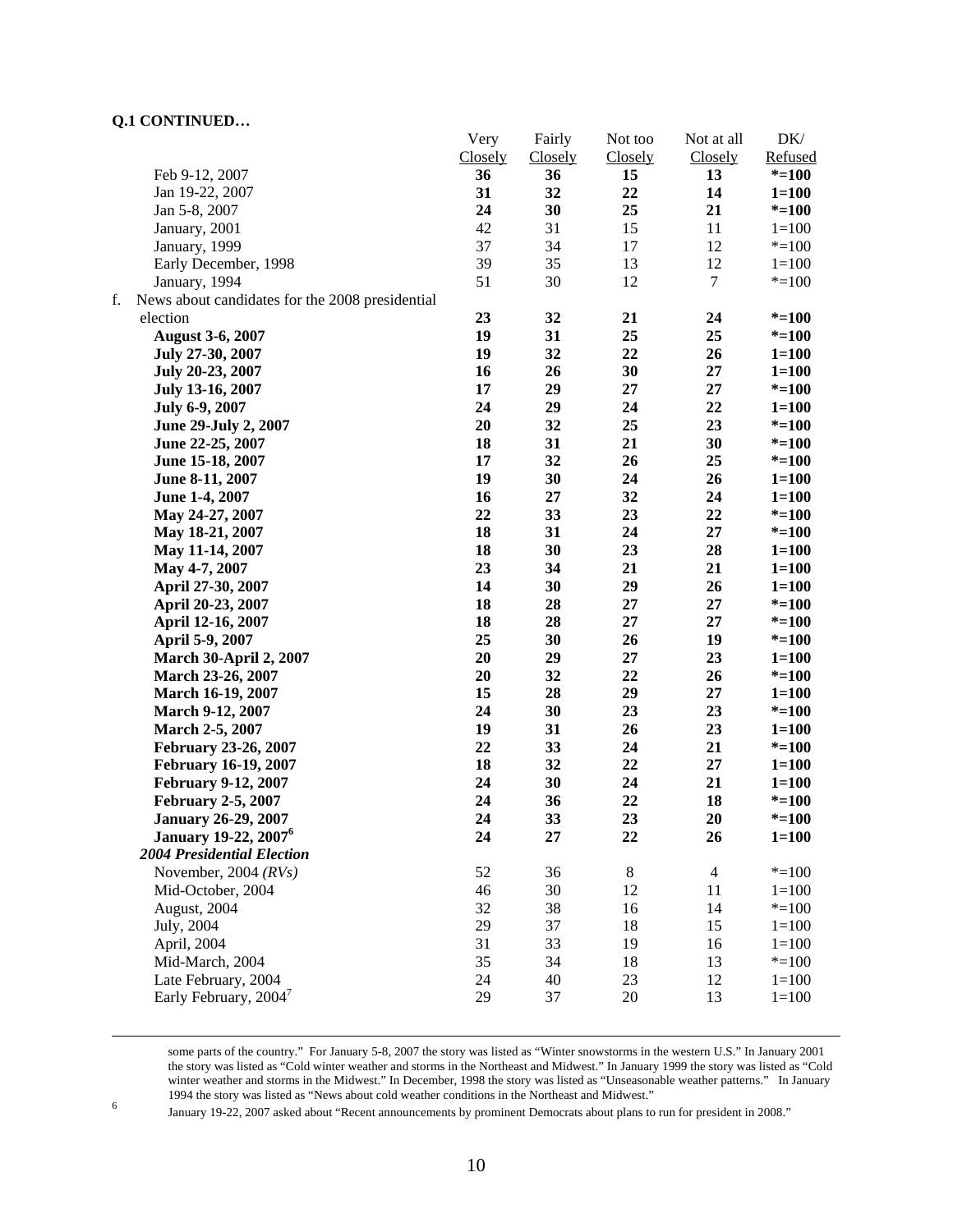|                                   | Very        | Fairly  | Not too          | Not at all     | DK/       |
|-----------------------------------|-------------|---------|------------------|----------------|-----------|
|                                   | Closely     | Closely | Closely          | Closely        | Refused   |
| Mid-January, 2004                 | 16          | 30      | 27               | 26             | $1 = 100$ |
| Early January, 2004               | 14          | 32      | 30               | 23             | $1 = 100$ |
| December, 2003                    | 16          | 26      | 27               | 30             | $1 = 100$ |
| November, 2003                    | 11          | 26      | 34               | 28             | $1 = 100$ |
| October, 2003                     | 12          | 27      | 28               | 32             | $1 = 100$ |
| September, 2003                   | 17          | 25      | 30               | $27\,$         | $1 = 100$ |
| Mid-August, 2003                  | 12          | 27      | 27               | 33             | $1 = 100$ |
| May, 2003                         | $\,$ 8 $\,$ | 19      | 31               | 41             | $1 = 100$ |
| January, 2003                     | 14          | 28      | 29               | 28             | $1 = 100$ |
| <b>2000 Presidential Election</b> |             |         |                  |                |           |
| Early November, 2000 (RVs)        | 39          | 44      | 12               | $\sqrt{5}$     | $* = 100$ |
| Mid-October, 2000 $(RVs)$         | 40          | 37      | 15               | $\,8\,$        | $* = 100$ |
| Early October, 2000 (RVs)         | 42          | 36      | 15               | 6              | $1 = 100$ |
| September, 2000                   | 22          | 42      | 21               | 15             | $* = 100$ |
| July, 2000                        | 21          | 38      | $20\,$           | 20             | $1 = 100$ |
| June, 2000                        | 23          | 32      | 23               | 21             | $1 = 100$ |
| May, 2000                         | 18          | 33      | 26               | 23             | $* = 100$ |
| April, 2000                       | 18          | 39      | 22               | 20             | $1 = 100$ |
| <b>March</b> , 2000               | 26          | 41      | 19               | 13             | $1 = 100$ |
| February, 2000                    | 26          | 36      | 21               | 17             | $* = 100$ |
| January, 2000                     | 19          | 34      | $28\,$           | 18             | $1 = 100$ |
| December, 1999                    | 16          | 36      | 24               | 23             | $1 = 100$ |
| October, 1999                     | 17          | 32      | $28\,$           | 22             | $1 = 100$ |
| September, 1999                   | 15          | 31      | 33               | 20             | $1 = 100$ |
| July, 1999                        | 15          | 38      | 24               | 22             | $1 = 100$ |
| June, 1999                        | 11          | 25      | 29               | 34             | $1 = 100$ |
| <b>1996 Presidential Election</b> |             |         |                  |                |           |
| November, 1996 $(RVs)$            | 34          | 45      | 15               | 6              | $* = 100$ |
| October, 1996                     | 31          | 39      | 18               | 12             | $* = 100$ |
| Early September, 1996             | 24          | 36      | 23               | 17             | $* = 100$ |
| July, 1996                        | 22          | 40      | 23               | 14             | $1 = 100$ |
| March, 1996                       | 26          | 41      | $20\,$           | 13             | $* = 100$ |
| January, 1996                     | 10          | 34      | 31               | 24             | $1 = 100$ |
| September, 1995                   | 12          | 36      | 30               | 22             | $* = 100$ |
| August, 1995                      | 13          | 34      | $28\,$           | 25             | $* = 100$ |
| June, 1995                        | 11          | 31      | 31               | 26             | $1 = 100$ |
| <b>1992 Presidential Election</b> |             |         |                  |                |           |
| October, 1992 (RVs)               | 55          | 36      | $\boldsymbol{7}$ | $\overline{c}$ | $0=100$   |
| September, 1992 $(RVs)$           | 47          | 36      | 11               | $\sqrt{6}$     | $* = 100$ |
| August, 1992 (RVs)                | 36          | 51      | 11               | $\mathbf{2}$   | $0=100$   |
| July, 1992                        | $20\,$      | 45      | 26               | $\mathbf{9}$   | $* = 100$ |
| May, 1992                         | 32          | 44      | 16               | $\,8\,$        | $* = 100$ |
| March, 1992                       | 35          | 40      | 16               | 9              | $* = 100$ |
| January, 1992                     | 11          | 25      | 36               | 27             | $1 = 100$ |
| December, 1991                    | 10          | 28      | 32               | 30             | $* = 100$ |
|                                   |             |         |                  |                |           |

-<br>7

 From May 2003 to Early February 2004 and in March 1992, the story was listed as "The race for the Democratic nomination." In January 2003, the story was listed as "Recent announcements by prominent Democrats about plans to run for president in 2004." In September 2000, Early September and July 1996, and May 1992, the question asked about "the presidential election campaign." In January, March and April 1996, the story was listed as "News about the Republican presidential candidates." In August 1992, the story was listed as "News about the presidential election." In July 1992, the story was listed as "News about the presidential campaign." In January 1992, the story was listed as "News about the Democratic candidates for the presidential nomination." In 1988, the story was introduced as being from "this past year" and was listed as "News about the presidential campaign in 1988."